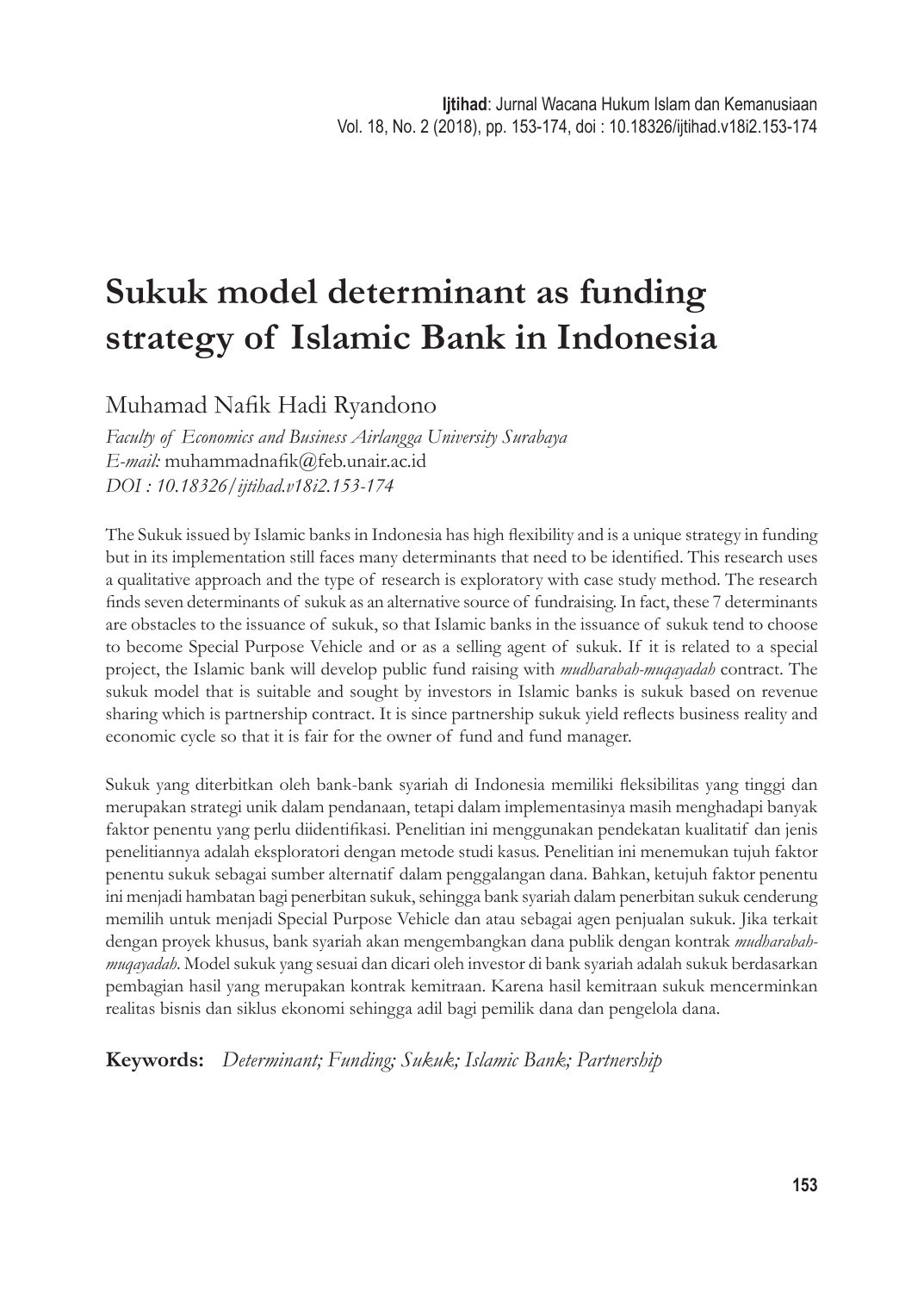## **Introduction**

Islamic bank has two main functions namely as a business institution (*tijarah*) and as a social institution (*tabbaru*). As a business institution, Islamic banks are profit-oriented, while as social institution Islamic banks are oriented to social benefits in order to solely seek the pleasure and to worship of Allah. Islamic bank as a business institution (*tijarah*) runs five activities, namely intermediary, investment manager, investor, arranger and other banking financial services. In carrying out these five business functions, Islamic banks are supported by their own capital and funds sourced from the community. The fund is collected in the form of Third Party Funds (TPF). The development of TPF on Islamic Banking and Conventional Banking during the period 2007-2016 can be seen in Table 1.

| Period | <b>Conventional Bank</b>    |                         | Islamic bank               |                                       |                                | Share of                                                 | <b>Share Bank</b>                                 |
|--------|-----------------------------|-------------------------|----------------------------|---------------------------------------|--------------------------------|----------------------------------------------------------|---------------------------------------------------|
|        | <b>TPF</b><br>(Rp. Billion) | TPF<br>Growth<br>$(\%)$ | <b>TPF</b><br>(Rp. Milyar) | <b>TPF</b><br>Growth<br>$(^{0}/_{0})$ | Total<br>Bank<br>(Rp. Billion) | Islamic<br><b>Bank</b> to<br>Conventional<br>bank $(\%)$ | Syariah<br>Terhadap<br>Total bank<br>$(^{0}_{0})$ |
| 2007   | 1,990,3450                  |                         | 28,012                     |                                       | 2,018,357                      | 1.41                                                     | 1.39                                              |
| 2008   | 1,990,3450                  | 0,00                    | 36,8530                    | 31,56                                 | 2,027,198                      | 1.85                                                     | 1.82                                              |
| 2009   | 2,180,934                   | 9,58                    | 52,271                     | 41,84                                 | 2,233,205                      | 2.40                                                     | 2.34                                              |
| 2010   | 2,563,562                   | 17,54                   | 76,036                     | 45,46                                 | 2,639,598                      | 2.97                                                     | 2.88                                              |
| 2011   | 3,093,848                   | 20,69                   | 115,415                    | 51,79                                 | 3,209,263                      | 3.73                                                     | 3.60                                              |
| 2012   | 3,542,518                   | 14,50                   | 147,512                    | 27,81                                 | 3,690,030                      | 4.16                                                     | 4.00                                              |
| 2013   | 4,070,019                   | 14,89                   | 183,534                    | 24,42                                 | 4,253,5538                     | 4.51                                                     | 4.31                                              |
| 2014   | 4,594,876                   | 12,90                   | 217,859                    | 18,70                                 | 4,812,734                      | 4.74                                                     | 4.53                                              |
| 2015   | 4,909,708                   | 6,85                    | 231,176                    | 6,11                                  | 5,140,883                      | 4.71                                                     | 4.50                                              |
| 2016   | 5,399,210                   | 9,97                    | 279,335                    | 20,83                                 | 5,678,545                      | 5.17                                                     | 4.92                                              |

**Table 1. Deposit Development of Islamic Banks and Conventional Bank in Indonesia 2007-2016**

Based on Table 1, shows that deposits of Islamic banks in the period of 2007 to 2011 continue to increase both in number and share of conventional banking and total banking. In 2007 the share of Islamic banking to the total national banking only amounted to 1.39% and continues to increase to 3.6% in 2011. This data gives meaning that during the period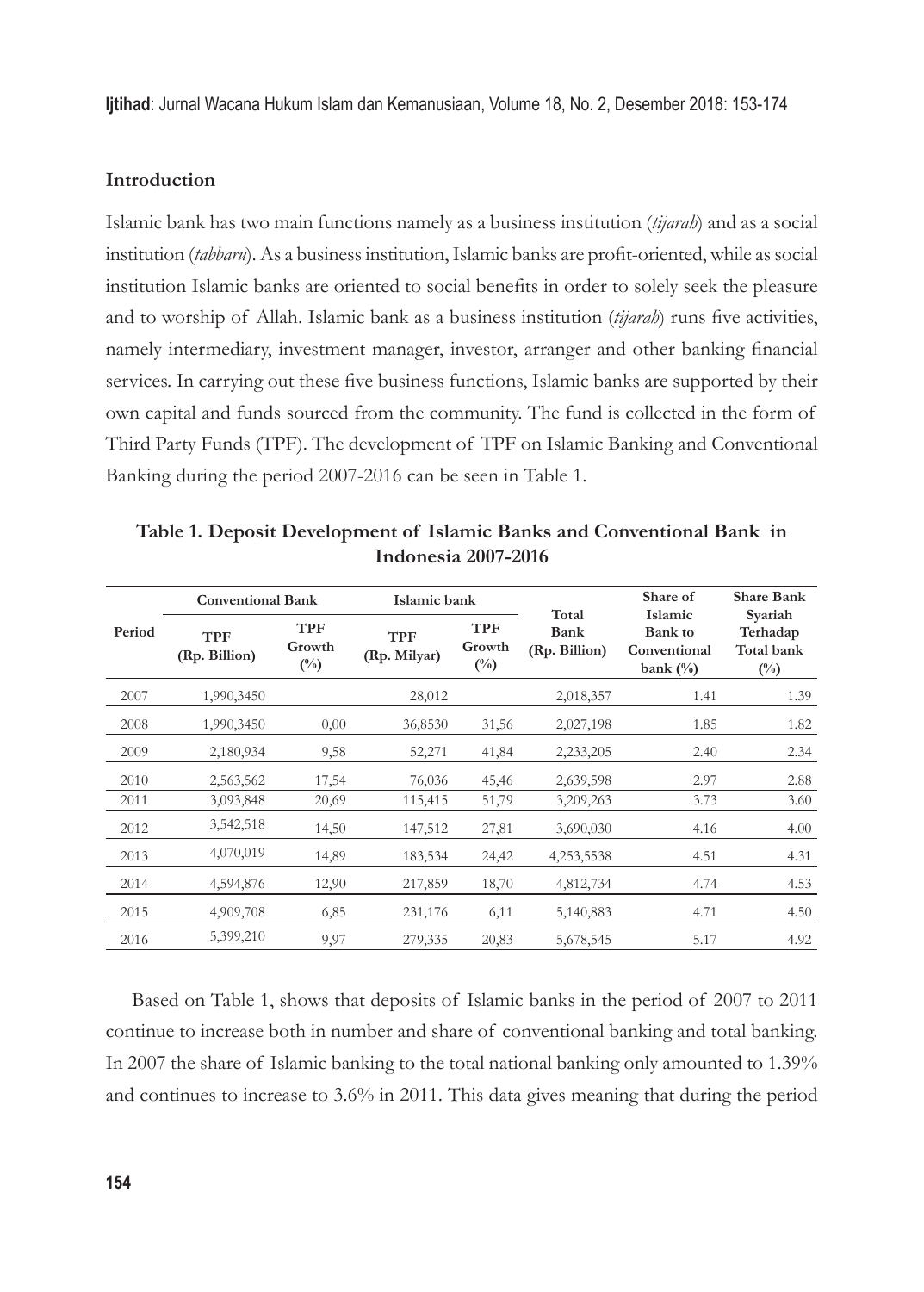of 5 years the Islamic banks are able to penetrate the market well. But this condition in the next five years of  $2012$  to  $2016$  does not experience significant growth can even be categorized as stagnant. In 2012, the share of Islamic banks is only 4% and in 2016 is still at 4.92% position so that for 5 years only increase 0.92% or average per year is only 0.18%, this condition can be called as stagnant.

Stagnation on the funding side of Islamic Bank should not occur if Islamic banks can take advantage of its uniqueness in funding, because if it relies on intermediary institutions it will be difficult to compete with conventional banks that have been very experienced as financial intermediary institutions. Islamic banks should utilize its function other than intermediation that does not exist in conventional banks. Such uniqueness is the function of investment managers, investors and investment arranger. These three functions can be done by issuing Islamic business-based securities to be financed, which in the Islamic Financial System is better known as sukuk.

Sukuk in Islamic banks has been less popular in the Islamic banking industry. This happens because in the issuance of sukuk, the management of Bank Islam only acts as an agent so that it only gets tangible fee (*ujrah*) income only and the income of *ujrah* is not as big as income as an intermediary institution. This condition can be different if Islamic Bank in the issuance of sukuk acts as investment manager, investor and investment arranger. In these three functions Islamic banks can obtain fixed returns and / or variables according to the revenues of the projects it finances.

Although the Sukuk issued by Islamic banks has high flexibility and is a unique strategy in funding but in its implementation still faces many determinants that need to be identified and looked for solution. The search for a sukuk determinant solution as an Islamic banking funding strategy requires in-depth study and research both qualitatively and quantitatively. Based on the above description, this research conducts research on; Determinants of Sukuk as a Funding Strategy at Islamic Banks. The formulation of the problem is; What is the determinant of issuance of sukuk as a funding strategy for Islamic banks in Indonesia?

Islamic Bank is a business institution (*tijarah*) as well as a social institution. The function of Islamic Banks became clearer after the issuance of Law No. 21 of 2008 on Islamic banking, as in Article 4 which mentions Islamic banks other than as an intermediary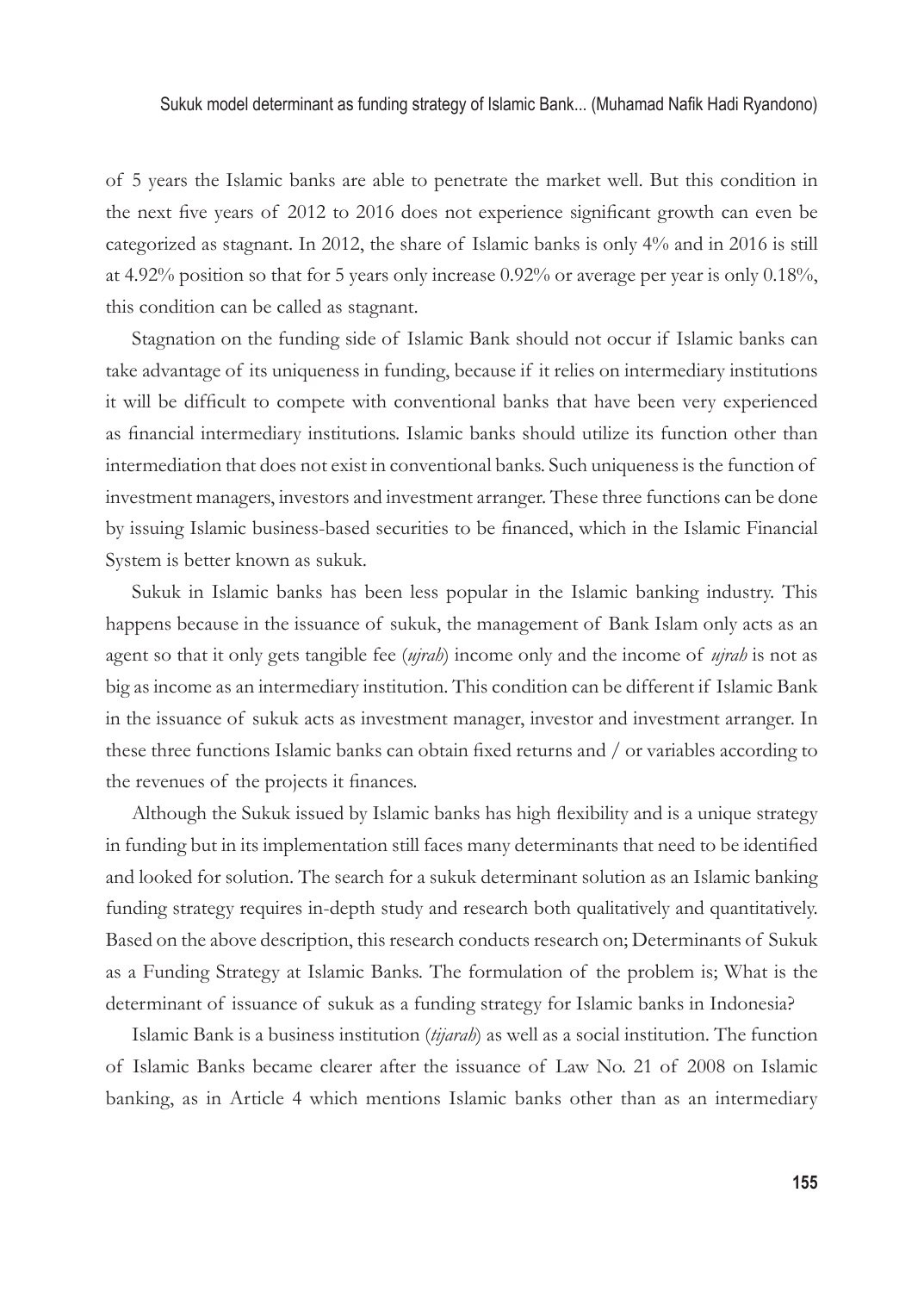institution (collecting and channeling public funds) can also perform social functions in the form of *baitul maal* institutions. Islamic Bank as *baitul maal* then Islamic Bank may collect and distribute *Zakat*, *Infaq*, and *Shadhaqah* (ZIS) and as manager of *waqaf* (endowment) and may use ZIS as source of loan fund for good (*qardul hasan*).

Islamic banks in business must balance the benefits of the world and the hereafter. The objective substance of the *shari'ah* (Islamic jurisprudence) is that human life becomes easy and prosperous in the world and the hereafter. This is in line with the opinion of Imam Ghazali and Ibn Qayyim. Ghazali argues that, "The ultimate goal of the shari'ah is to preserve human welfare that includes the protection of their faith, social life, minds, descendants, and possessions. Whatever guarantees the protection of these five matters is human and desirable. " While Ibn Qayyim, argued; "The base of the *Shari'ah* is the wisdom and the benefit of man in the world and the Hereafter. This welfare lies in perfect justice, mercy, prosperity, and wisdom. Anything that makes justice an act of persecution, grace becomes violence, ease becomes a difficulty, and wisdom becomes ignorance, then it has nothing to do with *shari'ah*" (Ghazali : 2009). The basic objective of Islamic banking Syahdeini (1999: 21) is "to provide financial facilities by seeking financial instruments in accordance with sharia provisions and norms." Islamic banking is not intended primarily to maximize profits as well as an interest-based banking system but to provide socio-economic benefits to Muslims." This opinion is in line with Chapra's (1985) opinion:" Islamic commercial banks are different from conventional banks in two respects, namely the elimination of usury and the derived from society should be used to serve the public good and not the individual interests."

Lewis and Algaoud (2007: 123) argue that; "The main objective of Islamic banking and finance is the elimination of usury from all financial transactions and renewal of all bank activities to conform to Islamic principles, reasonable distribution of income and wealth, and economic development progress". Mannan (1970: 203) states that; "The general function of sharia-compliant banks is to provide ordinary general banking services, provide non-open investment accounts, provide facilities to attract funds for investment in trade and business, and ultimately provide humanitarian social services, allowing interest-free withdrawal and special virtue payments (*qardul hasan*). Islamic Bank on its substance is to achieve the goal of Islamic syaiah because every activity undertaken by Islamic banks is a manifestation of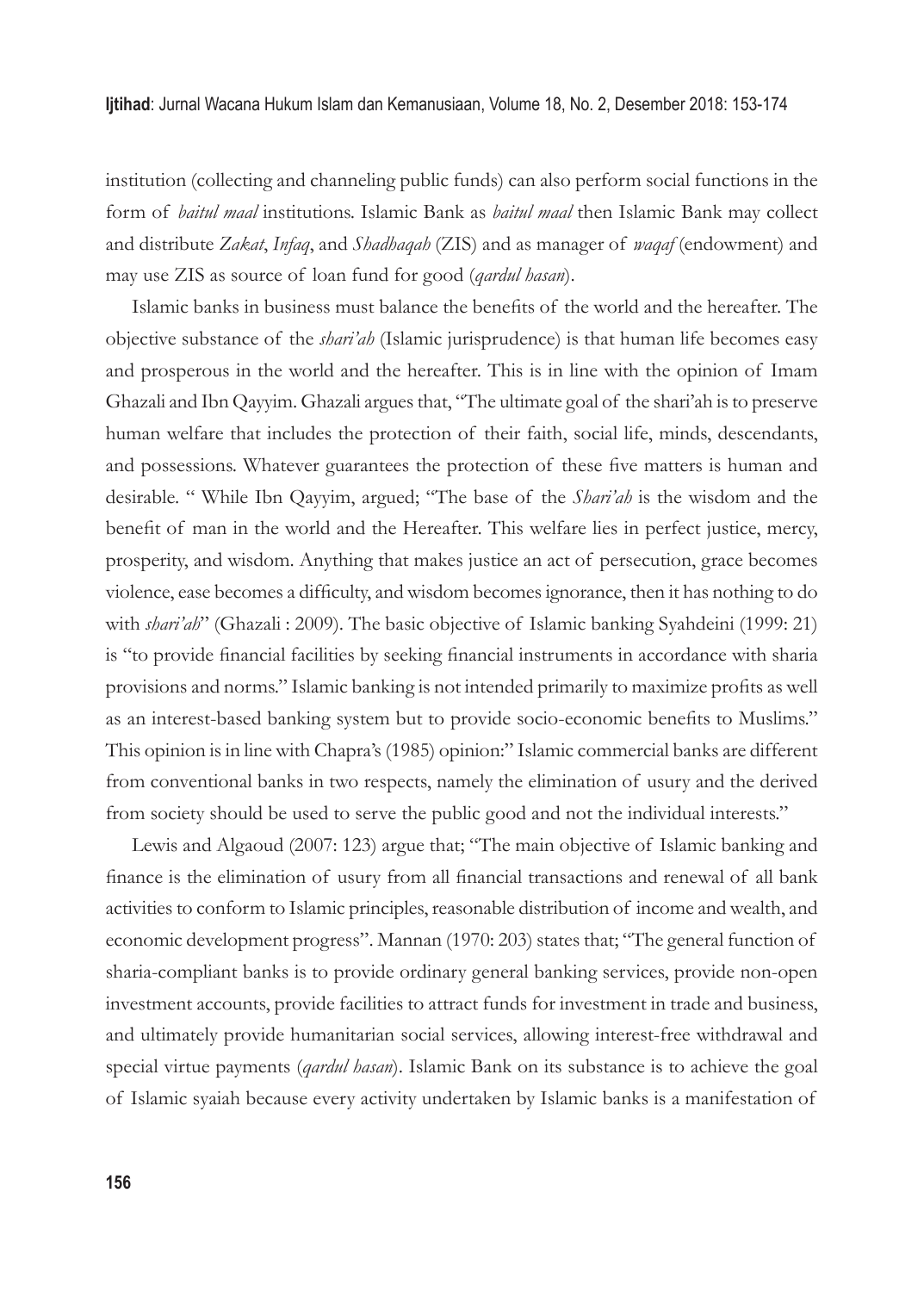the practice of Islamic sharia.

Islamic Bank funding comes from internal and external sources. The external fund consists of Third Party Funds (TPF), namely the deposit funds (*wadiah yad dhamanah* contract) and investment funds (*mudharabah mutlaqah* contract), sukuk and funds with ijarah agreement. The second source is the internal funds of the paid up capital by the owner and the current profit that has not been paid as dividends. The funds are then made into one (pooling fund) which will then be disbursed as financing. Then financing in Islamic banks generally uses four main principles of profi t sharing (mudharabah and *musharaka*), sale and purchase (*murabahah, istishna,* and *salam*), rent (*ijarah*) and soscial (*qard* and *qardul hasan*). Revenue gained from the financing of the profit-sharing principle is the revenue sharing from the fund management by the financing customer. This profit sharing ratio is determined when the contract is agreed upon and the payment is based on the results it earns, so the revenue-sharing income is not the same in each period. The operational system of Bank Islam as a business institution and social institution can be seen in Figure 1.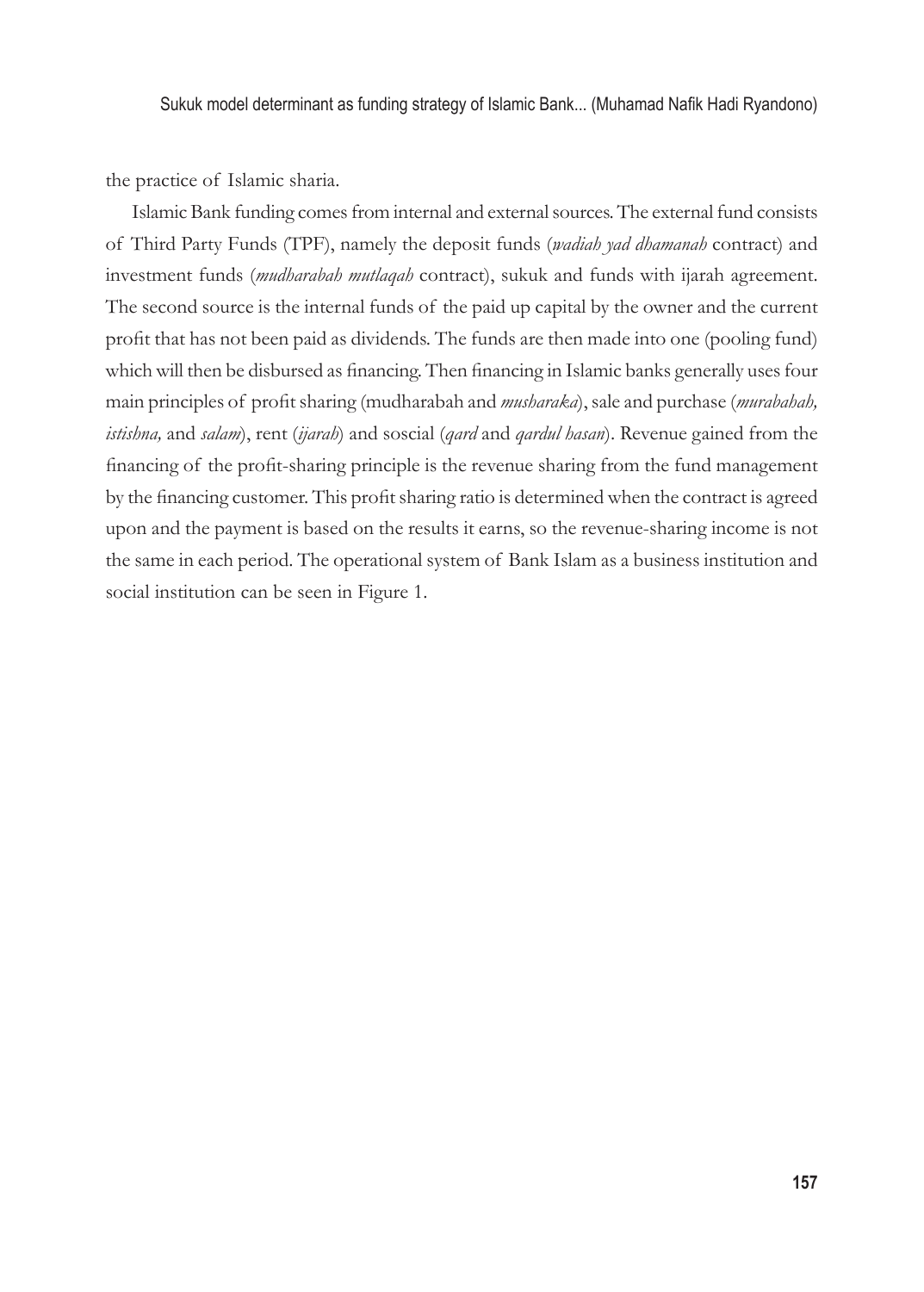

**Figure 1. Islamic Bank Operational System**

Financing revenue by the principle of sale and purchase is the agreed profit margin at the time the contract occurs. Revenue from this sale and purchase contract is fixed in every period. Revenue from the financing of the lease principle is the rental fee agreed upon at the time of the contract, and fixed in each period. Financing with the principle of goodness (*tabbaru*) because the intention is good that only expect return from Allah alone is not allowed the promised income in time, the amount of rupiah and the percentage. But in this honorable contract the beneficiary may give reward as a token of gratitude but should not be promised at the time of contract, because if agreed is included usury. Income received by the bank from this good deed may not be included in the bank's operating income but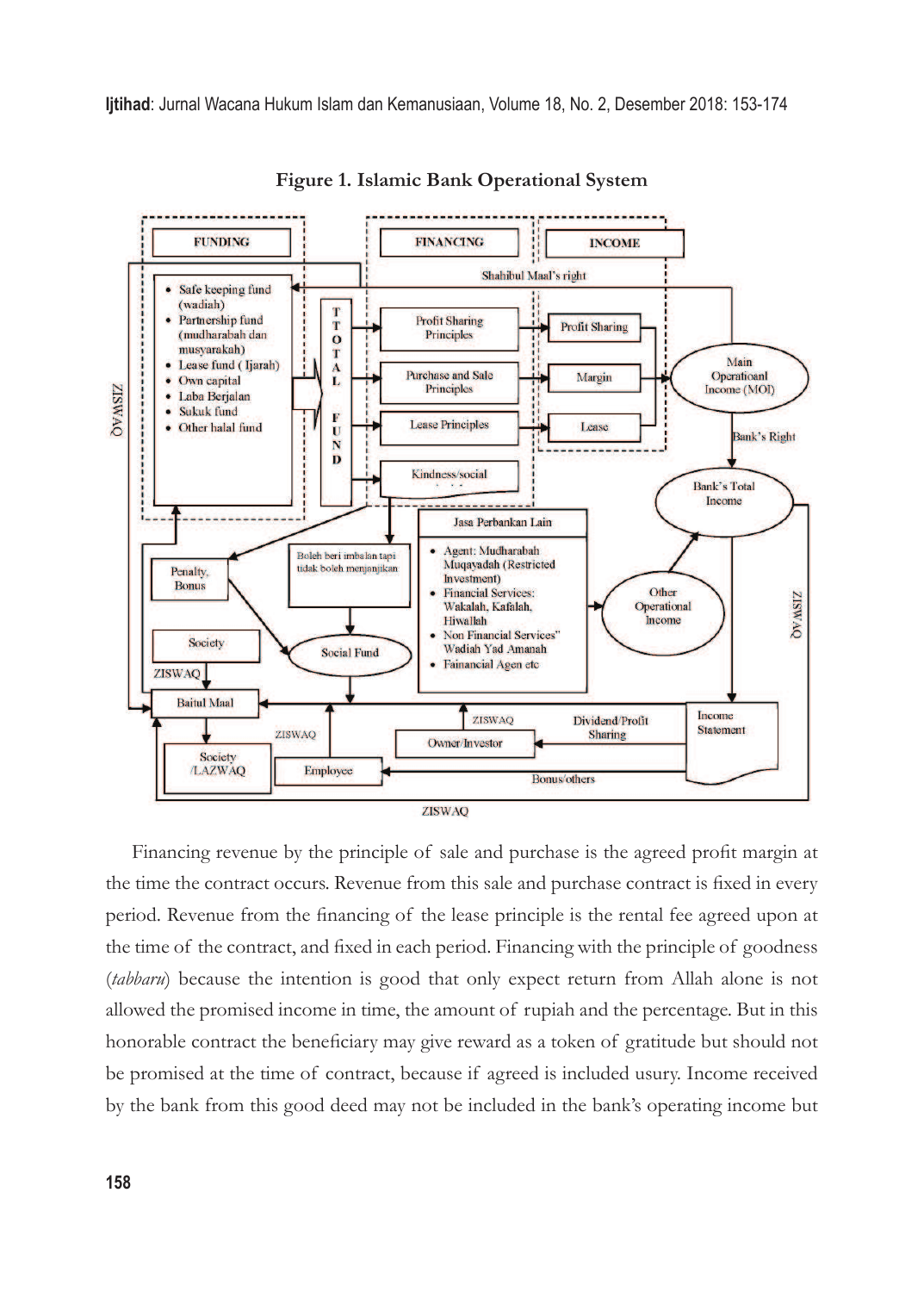shall be included in the social funds account. The social funds account is also sourced from penalties and other bonuses received by the bank.

Revenue-sharing revenue, margins and rents are collected into Main Operating Income (MOI) of Islamic banks. The MOI will be divided between the bank and the owner of the Third Party Fund (TPF) based on the agreed profi t sharing ratio. If the bank will provide a bonus to the wadiah contract customer then the bonus must be taken from the portion of the rights to wadiah funds and should not be taken from the management of funds outside the wadiah funds.

The Islamic Bank, in addition to obtaining revenue from fund managers, generally has a source of other Operating Income (OOI) in the form of Fee Based Income (FBI) sourced from bank services such as fee as agent of *mudharabah muqayadah* (investment tied), fee from financial services on akad *wakalah*, *kafalah*, *hiwallah* and non-financial services on *wadiah yad amanah* contract. Rights of MOI and FBI are aggregated into one into Total Operating Revenue (TOR). TOR after deducting with operating expenses and other expenses when reaching nisab then must be issued zakatnya and input in account baitul maal and pay taxes. The rest may then be partially distributed to all the Human Resources (SDI) within the bank and give the owner as dividends and profi t sharing to the existing investor according to the agreement that has been made.

The employees of the bonus recipient, the recipient of the dividend and the profit-sharing investor if they reach Nisab will then adjust *Zakat*, *Infaq*, *Shadaqah* and *Waqaf* (ZISWAQ) through the Islamic bank so that all ZISWAQ receipts will enter the baitul maal account. Besides ZISWAQ from outside banks (the public) that compiled to Islamic banks.

Sukuk is derived from Arabic; صلى, which is the plural of صل or «sakk», otherwise known as «legal instrument, deed, check»). Sukuk in terms are defined as securities containing financing contracts based on shariva principles. Initially the sukuk was equated with syarivah bonds, which according to the DSN No:  $32 /$  DSN-MUI / IX / 2002 Fatwa, defines Islamic bonds: "A long-term securities based on Shariah principles issued to issuers of Islamic Bonds which requires Issuers to pay revenues to holders of Islamic Bonds in the form of profit sharing or margin or fee as well as repay fund of Islamic bonds at maturity ".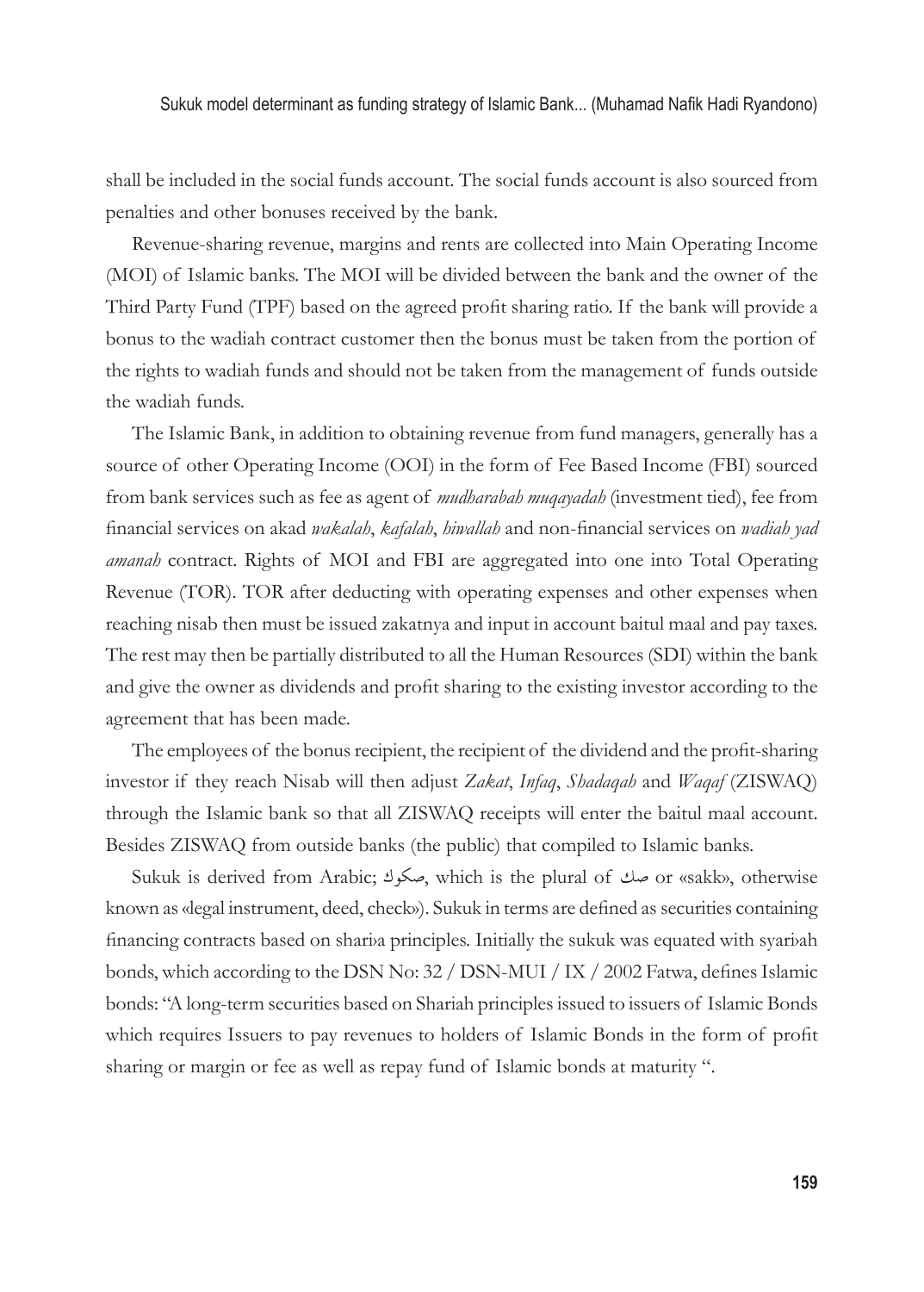Islamic bonds and conventional bonds are very different. Islamic bonds return system is profi t sharing system, margin and fee while conventional bonds return system is the interest system. Interest is one embodiment of usury so that conventional bonds are *haram* for possession and trading. Therefore, the term "Islamic Bonds" is not to be debated, although the term is wrong but substantially does not violate the rules of fiqh. But in the future the use of the term Islamic bonds should be avoided, since bonds mean these instruments are debt instruments. Islam prohibits the sale of debt, so that this instrument should not be traded on the syariah capital market. The term Islamic bond was then used because the issuer based the law on bonds, but after the issuance of the Law of the Republic of Indonesia Number 19 Year 2008 on the State Islamic Securities, the term Islamic bonds is not known anymore but more familiar with the sukuk.

Islamic bank if will issue sukuk then the contract that can be used and selected should be adjusted with the business model to be financed. After the sukuk agreement is selected, the islamic bank can then create a sukuk structure to facilitate in determining the rights and obligations of each party involved in the sukuk transaction. The process of establishing a relationship pattern between related parties and the flow model as well as the transaction agreement used in the sukuk contract is called the process of sukuk structure. In general, the issuance of sukuk is as in Figure 2.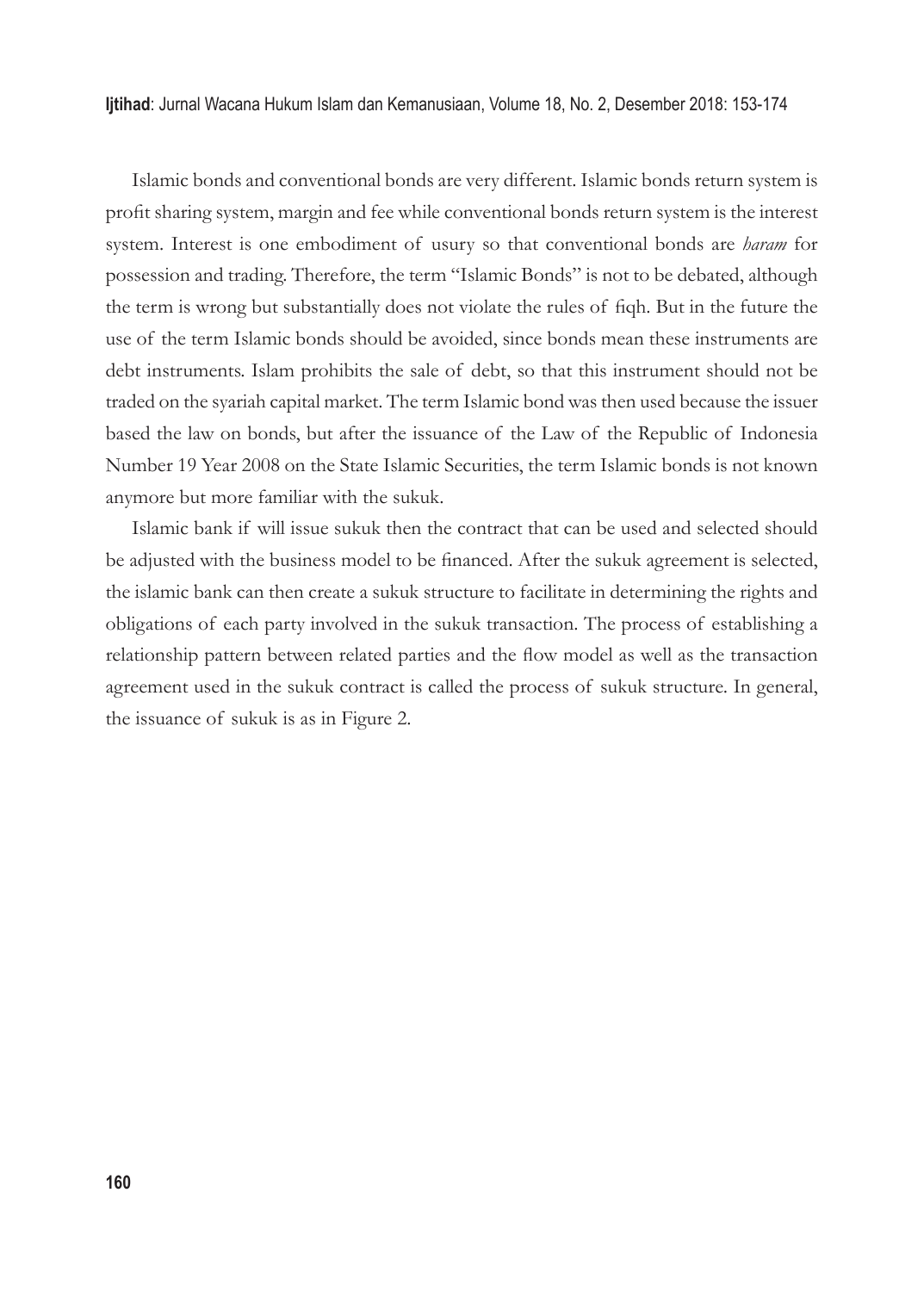

**Figure 2. General Proses of Sukuk Issuance**

At the time of issuing sukuk, internal preparation and preparation of documentation as required to go public or public offer are required, and to comply with all requirements stipulated by the sukuk publishing authority. The process of sukuk issuance, in general is not much different from the conventional bond issuance process. The substantial difference is the existence of a fatwa or opinion process from the National Shari'ah Council (DSN) of the Indonesian Ulema Council (MUI) and the Sharia Supervisory Board (DPS) in the issuance of sukuk while the conventional bond issuance is absent. Issuance of sukuk requires three main stages: preparation phase of sukuk issuance, process in Financial Services Authority (OJK), public offering and recording and trading process.

The previous researchs related to this study are: Bulutoding and Umar (2016) in Kaffah Studies Thinking about Sukuk Products in Increasing Funding at PT Bank Sulselbar Syariah Makassar proved that sukuk is can be used to create funding of PT Bank SulSelBar Syariah Makassar. According to the SulSelBar Syariah treasury bank department, the use of sukuk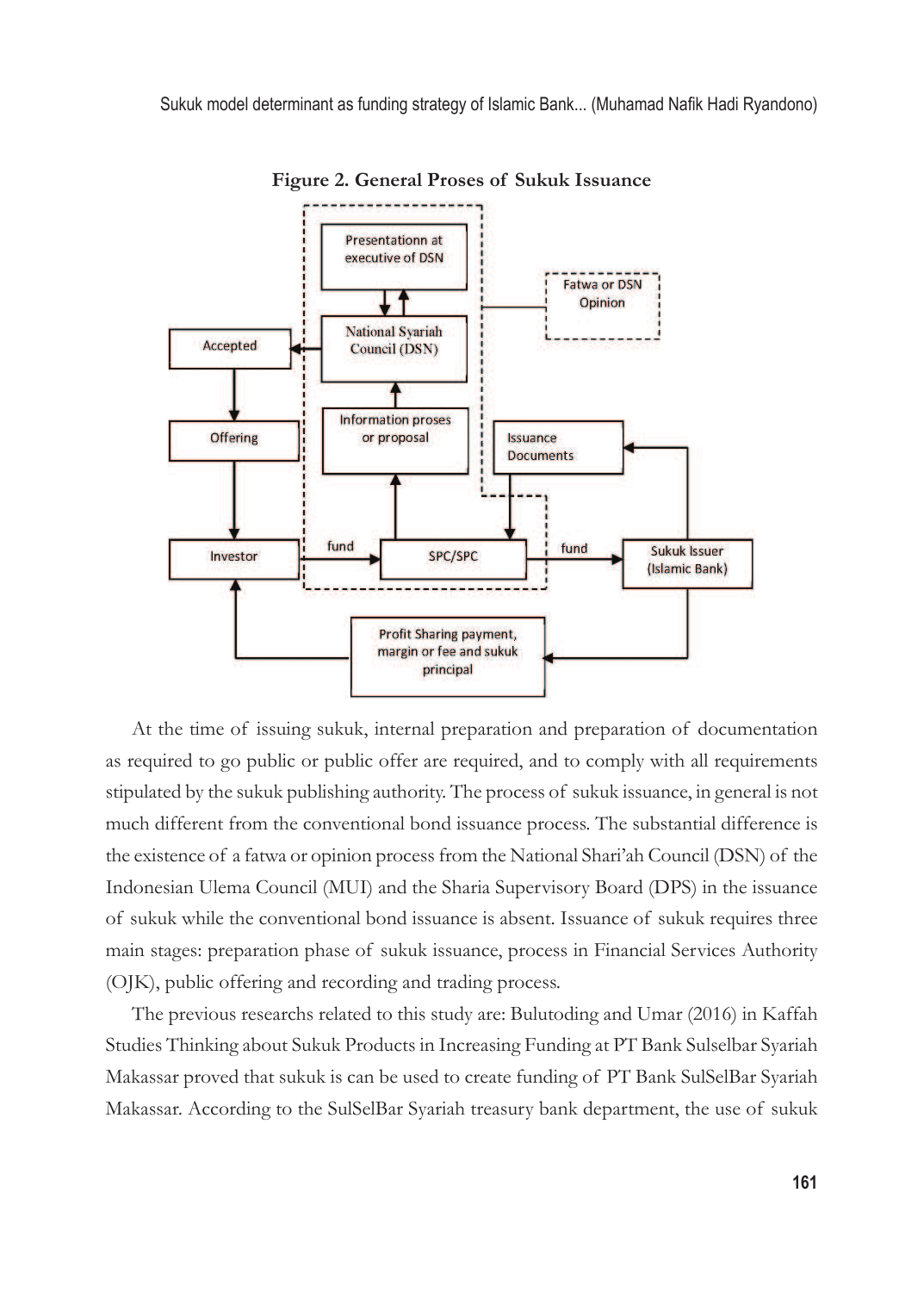is the right decision. The decision to choose sukuk funding alternatives is not just because a demand of sharia based in financial institutions, but also because sukuk are proven in the economy can be a connecting point for conventional and sharia companies. Through sukuk, it is expected to be an alternative that can maintain the stability of a prolonged funding structure. In addition, Bulutoding and Umar (2016) stated that sukuk is an intermediation between companies and investors in introduce companies in the secondary market, a new hope to improve the corporate image of the Bank Syariah in a wider scope, namely national scope.

Khairunnisa (2012) in her research The Impact of Sukuk on Corporate Financing: Malaysia Evidence, discussed the role of sukuk in the structure of capital targets in companies and countries. In the findings of the study it was found that sukuk proved to have a significant influence on the structural variations of the company's capital in Malaysia and to the country. Khairunnisa (2012) also added that the use of sukuk can create business opportunities for its publishers.

Ryandono (2018) in a previous study entitled Sukuk as an Economic Solution Alternative for Financing Infrastructure development in Indonesia explained the integration of waqf and sukuk as an alternative to infrastructure development. Waqaf and sukuk in their implementation can be combined, namely waqaf can be a source of sukuk funds. If the waqaf funds are invested in sukuk, the Nadzir will receive the proceeds from the infrastructure income. The acceptance of the waqaf utilization's results will be distributed to the beneficiaries of waqaf (maukuf alaih). The beneficiary may also be the government so that it becomes revenue to the APBN. APBN revenue from waqaf can be used to take over or repay the principal sukuk infrastructure and or build other infrastructure so that the wheels of the economy will spin optimally.

## **Method of research**

This research uses a qualitative approach and the type of research is exploratory with its strategy (method) is a case study. The case study strategy is chosen because it allows for indepth research results and is difficult to manipulate because researchers have little chance of controlling events to occur. The selected case study is a case study developed by Robert Yin. Yin (2000: 18) argues that, "empirical inquiry that investigates phenomena in the real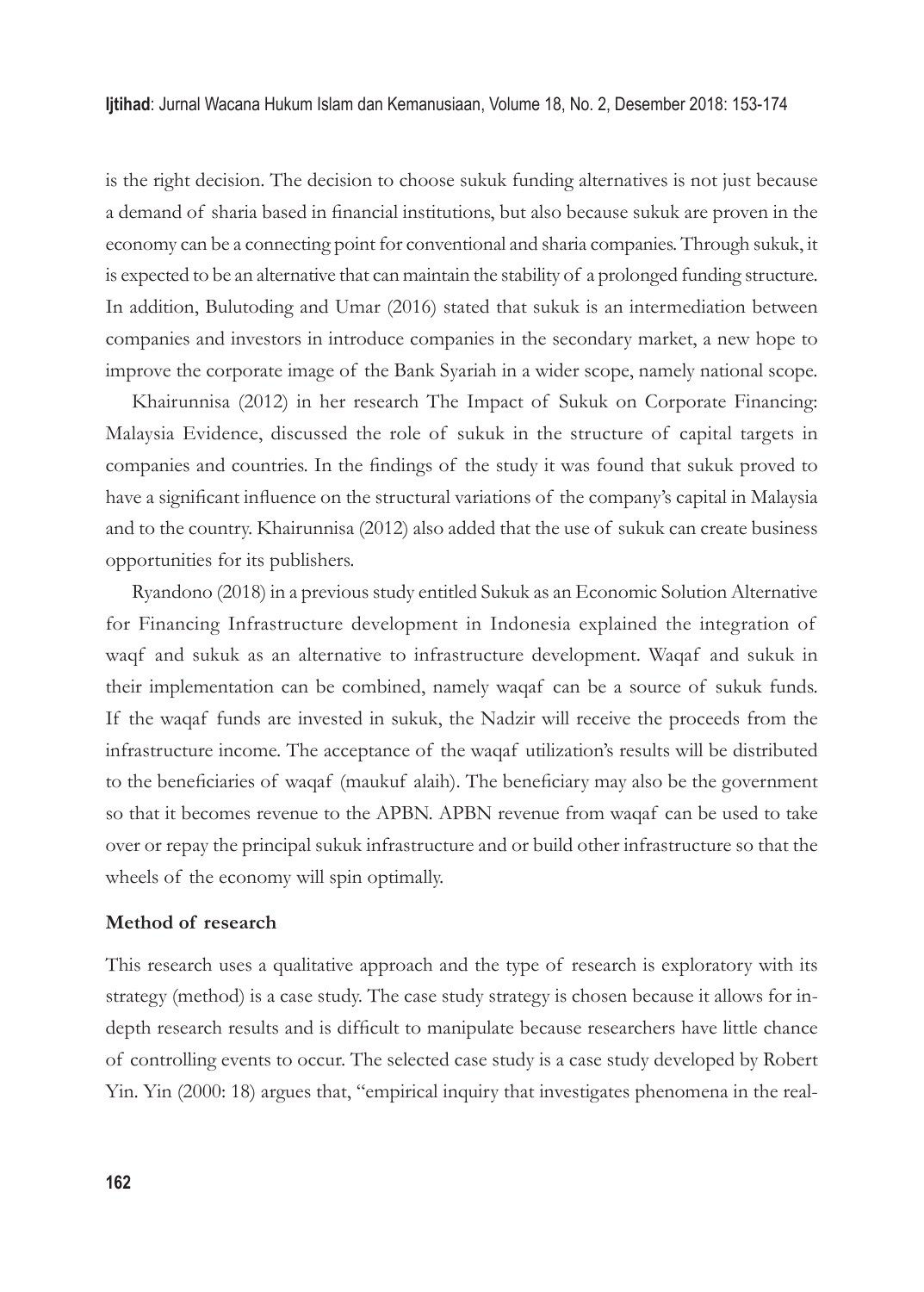life context when the boundaries between phenomena and context do not appear firmly and where multiple sources are utilized."

The exploratory case study method is chosen by argument; First, case study strategies allow research results to be difficult to manipulate. Second, is a strategy that matches the research question in this research is "how". Third, the focus of research lies in the phenomenon of issuance of sukuk by syariah banking as a funding strategy so that the required data is not only historical data but required interviews, discussions and direct observation. Fourth, the research is done in fact syraiah bank has not used much sukuk as an instrument in funding (funding). Fifth, this study is a study for; 1). knowing, analyzing and mapping out the determinants in the issuance of sukuk in syariah bank in Indonesia). 2). Finding a sukuk model that is compatible with islamic banking system in Indonesia. To achieve these two goals requires a proposition for the research to be a determined focus. His research proposal is sukuk is a unique funding strategy for islamic banks so that if optimized will increase funding and is the way out of funding stagnation.

The focus of this research is the determinant of issuance of sukuk in syariah bank as a strategy in funding in order to find sukuk model in accordance with syariah banking system in Indonesia. Thus factors and events events outside the context will be ignored or if used only as a note only to strengthen the argument at the time of discussion of research results. If there are findings that are interesting and dominant in field observations and that is a refinement in answering research questions will be included in the discussion as research findings. The main data is the results of interviews to informants, namely islamic banking, academics and Islamic jurisprudence experts and Islamic banking. The analysis technique chosen is narrative analysis. This technique is chosen because the results of observations and interviews can be dinaratifkan flow according to the findings in the field then made the synthesis and analysis for easy in making conclusions.

## **Sukuk as a fundraising strategy for Islamic bank**

Sukuk as a fundraising strategy for Islamic banks based on exploration and qualitatively can be classified into 7 determinants, namely (1) Human Resources, (2) Positive Law, (3) Financial Fiqh, (4) Transparency of Islamic bank business and project from sukuk, (5) Management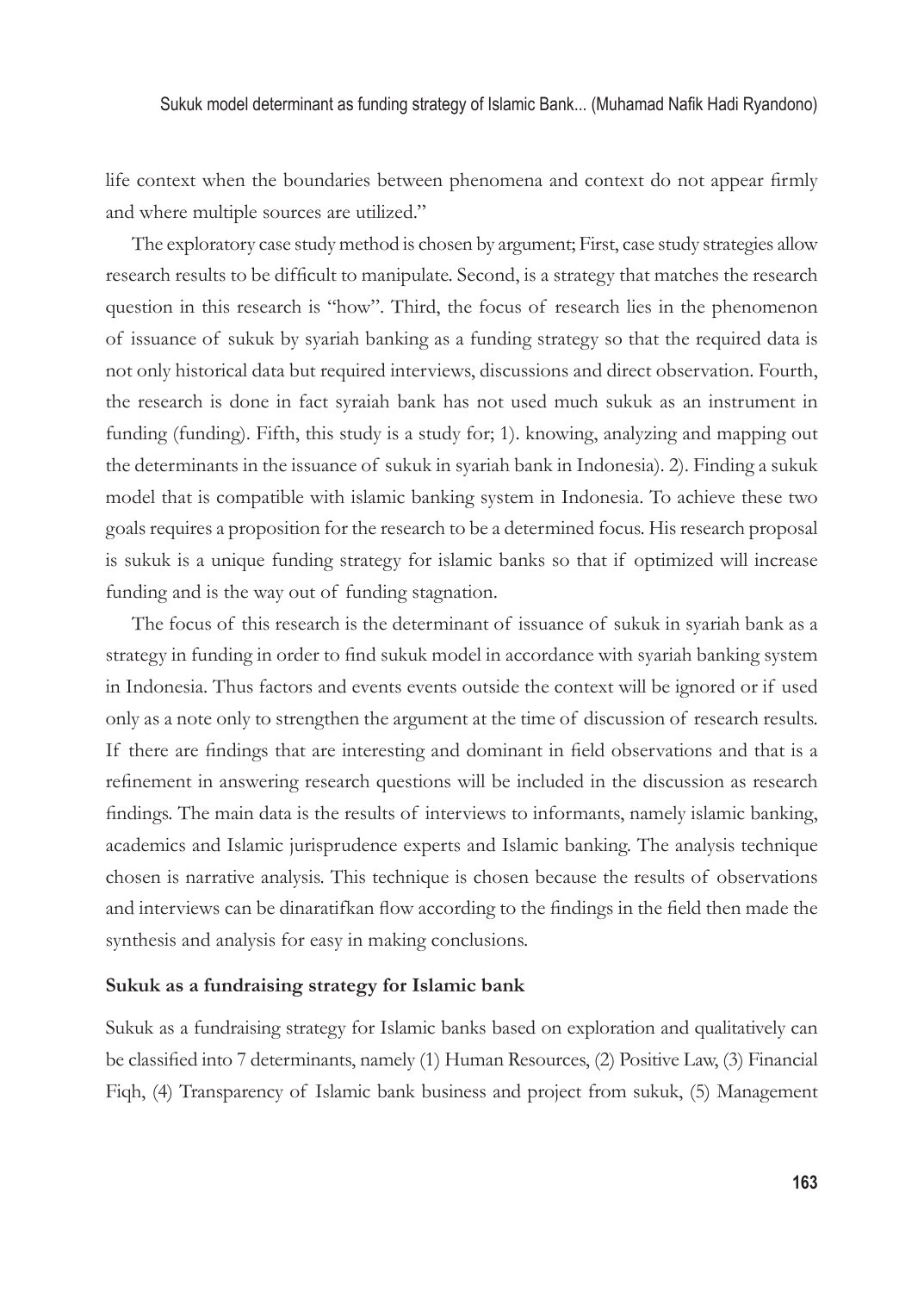Readiness, (6) Competition of Financial Instrument Market, and (7) investment object of sukuk.

Human Resources, consisting of competent Human Resources (SDI), trustee, and Sharia Supervisory Board (DPS) Positive law, which includes long-term licensing, islamic banking financing policy from the banking authority, any sukuk issuance must be approved by the Banking Authority, taxation, the provision of the issuance fee, the requirement of a sukuk trustee, the fulfillment of the involvement of the parties in the issuance of sukuk and sukuk must be assessed. Figh among others; Inequality of figh and business expertise between DPS member and Islamic bank management, acquisition and management of sharia lawsuit with proven fatwa from National Sharia Council (DSN), every sukuk contract must receive a DSN fatwa, and fiqh provision that the paid yield must be sourced from project financed.

Transparency is the business information of islamic bank and the project of sukuk and distortion of information because of moral hazard. Management ie; management capability in providing prospective returns, relatively large sukuk issuance costs, the role of DPS that has not been maximized, issuance of the old sukuk is considered inefficient, the administration is many and complicated and the parties prefer the yield of profi t sharing system in the issuance of sukuk.

Market Competition Financial Instruments, among others, the non-preparation of syariah bank syukah compete with corporate and state sukuk and other conventional syariah securities and Islamic instruments, cannibalism to other Islamic bank funding products, large market potential, the demand for yields competes with conventional finance instruments, yield certainty, abhwa market image of sharia products more complicated and expensive, the market is familiar with sukuk, shariah compliance demands, and education and socialization that has not been massive. The object of sukuk investment is that of the project owner when the risk of small business and the prospect prefer the return but when the big risk business demands the yield variable, the project owner is less familiar with the sukuk, is not ready for transparency, moral hazard, the reluctance of additional guarantees in addition to the projects financed.

There is no fixed recipe for presenting the findings of a study. We will, therefore, first consider general guidelines and then turn our attention to options for reporting descriptive statistics and the results of hypothesis test. The seven determinants mentioned above are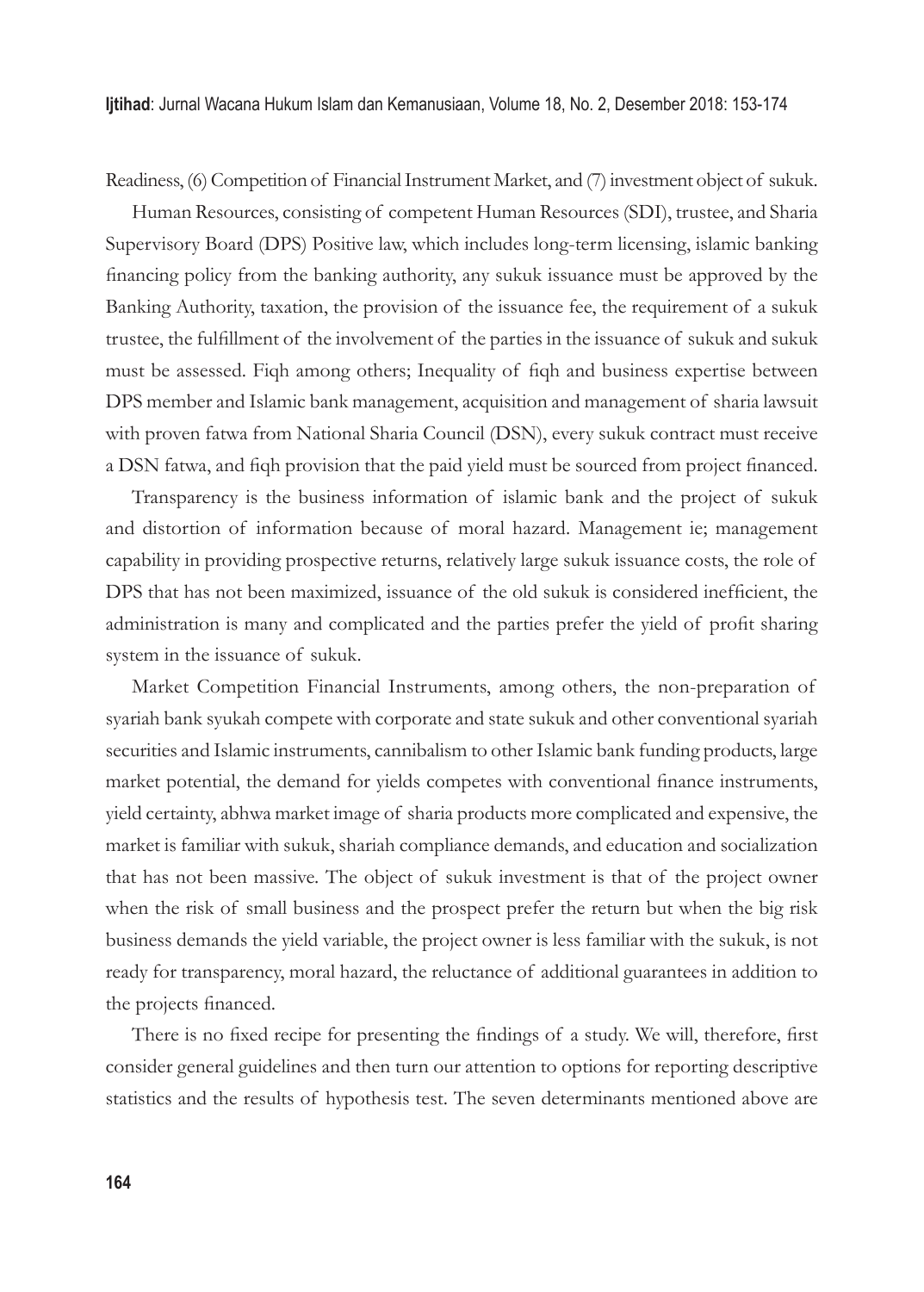assessed by the islamic bank is an advantage and also inhibiting sukuk as an alternative fund raising. But from the results of exploration in the field more rate as an obstacle so that sukuk less interest by Islamic banks as an alternative fund raising. Although the actors of islamic banks in this case the management considers that the sukuk is a funding source that potential and more appropriate with large projects such as infrastructure financing.

The main determinants of sukuk publishing are the availability and competence of Human Resources (SDI), information disclosure and sukuk issuance costs, financial market instrument competition and internal bank information disclosure requirements, taxation, fee rules and issuing procedures, and management of islamic bank. The reality of this determinant is still a barrier to the issuance of sukuk so that Islamic banks in the issuance of sukuk tend to choose Special Purpose Vehicle (SPV), sales agents, investors and investment managers of sukuk issued by other parties. If it is related to a special project, islamic banks are more likely to develop public funding using *mudharabah muqayadah* contract. Why tends to choose *mudharabah muqayadah* or better known as bonded investment term, because for the bank for this product the risk is small and the bank gets a fee arranger whose value is fixed based on the size of the managed funds. On this contract at the time of the project the loss of the bank does not participate bear the risk of losses due to business and financial risks borne by investors and project owners.

Based on the results of field observations obtained sukuk in accordance with the operations of Islamic banks is sukuk-based profi t sharing. This revenue-sharing dividend is more in demand by investors or investors because investors believe that the projects handled by the bank have been through good and accurate selection so that investors will share the risk and returns that match the revenues of the sukuk-funded project. Sukuk for the results of interest are sukuk with akad ravish and musharaka. At the issuance of this sukuk, the party may act as a trustee, Special Purpose Vehicle (SPV) in this case Islamic banks, sales agents, investors, and investment managers.

# **Sukuk Mudharabah**

Mudharabah sukuk is practically a cooperative effort between two or more parties where one party (shohibul maal) finances  $100\%$  and the other party (mudharib) with expertise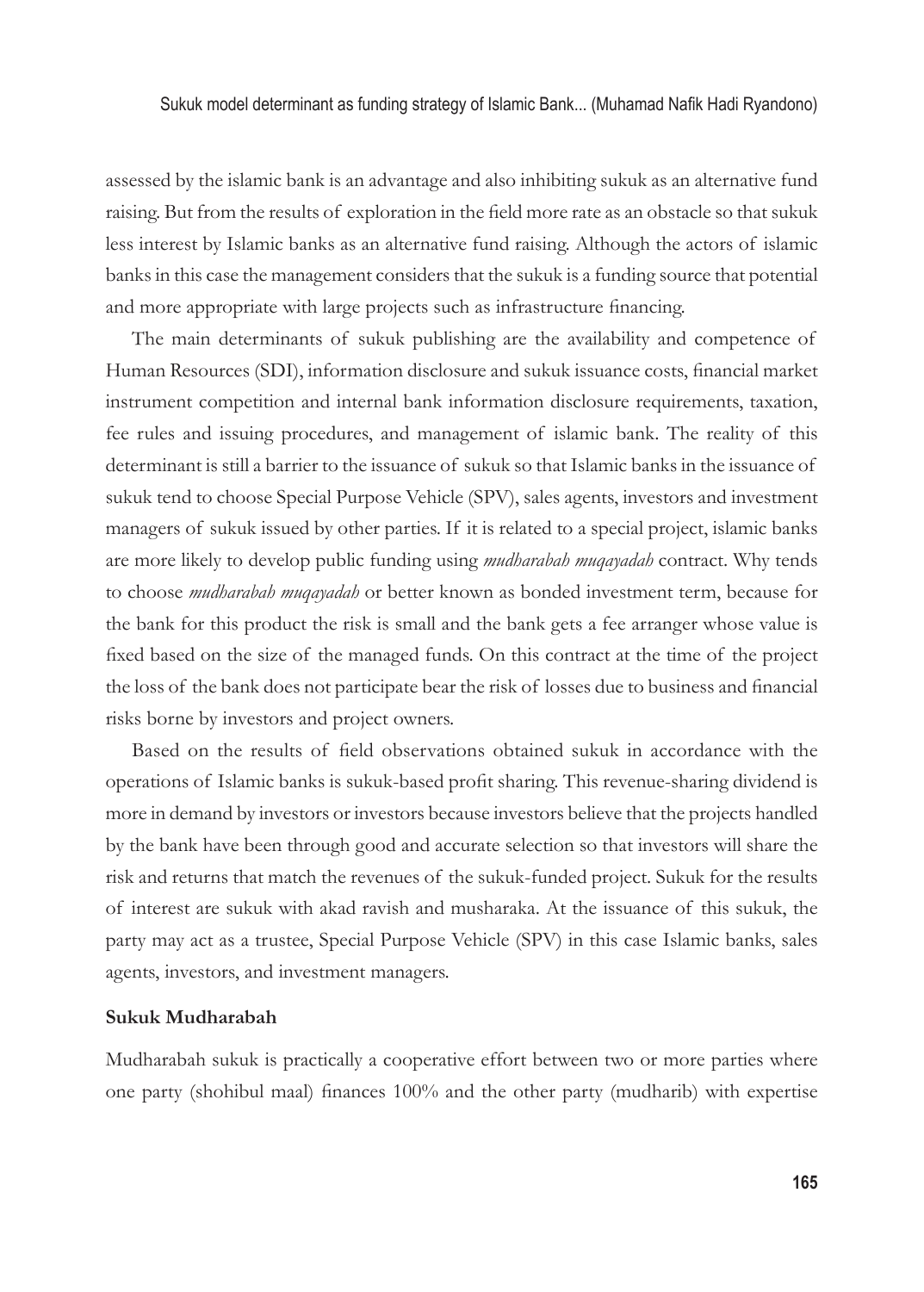and profesionalmanya will manage the fund and the results obtained will be divided based on nisabah agreed upon on the contract crew. Mudharabah agreement with more than one person through one transaction. That means he can offer his money to A and B so that they become mudharib. Mudharabah and mudharib sectors must be managed and provided by A and B together.

The practice of mudharabah contract in sukuk is the issuance of securities containing financing contracts using mudharabah contract system. Mudharabah sukuk may also be defined: "as a securities containing financing contracts based on shariah principles issued by companies (issuers), governments or other institutions requiring issuers to pay income to sukuk holders in the form of profit sharing from the results of management funds that have been deposited by the owner of the funds and repaid the principal of sukuk at maturity ".

For the sake of mudaraba validity, all parties must agree on the proportion of actual profit to be received by each party. There is no particular proportion established by the Shari'ah, but submitted a consensus together. They can share profits in equal proportions, or they can also set different proportions for Rab al-Mal and Mudharib.

Mudharib and Rab al-Mal shall not allocate lump sum amount to any party or determine any part of the party at a certain level based on capital. However, they may approve 40% of actual profit for mudarib and 60% for Rab al-Mal or vice versa. For example, Rab al-Mal may declare to mudharib: "If you trade wheat, you will get 50% of the profits, but if you trade in flour, you will get 33% of the profits".

In addition to the agreed proportion of profits, mudarib can not claim a periodic salary or commission or remuneration for the work it does in mudaraba. All Islamic Fiqh experts agree on this matter. However, Imam Ahmad has allowed mudharib to claim daily expenses to eat from mudaraba accounts. Hanafi lawyers limit the mudharib's right to claim personal expenses, accommodation, meals, etc. only in situations where he is on a business trip out of town. If the company suffers a loss on some transactions and benefits from some other transactions, then first the profits will be used to cover the losses, then if any of the remaining shares are distributed to the partners according to the agreed ratio.

Mudharabah becomes invalid (Fasid) if the profits remain in a certain way. If this happens, then all will belong to Rab al-Mal. Mudharib will only be an employee obtaining Ujrat-e-Misl.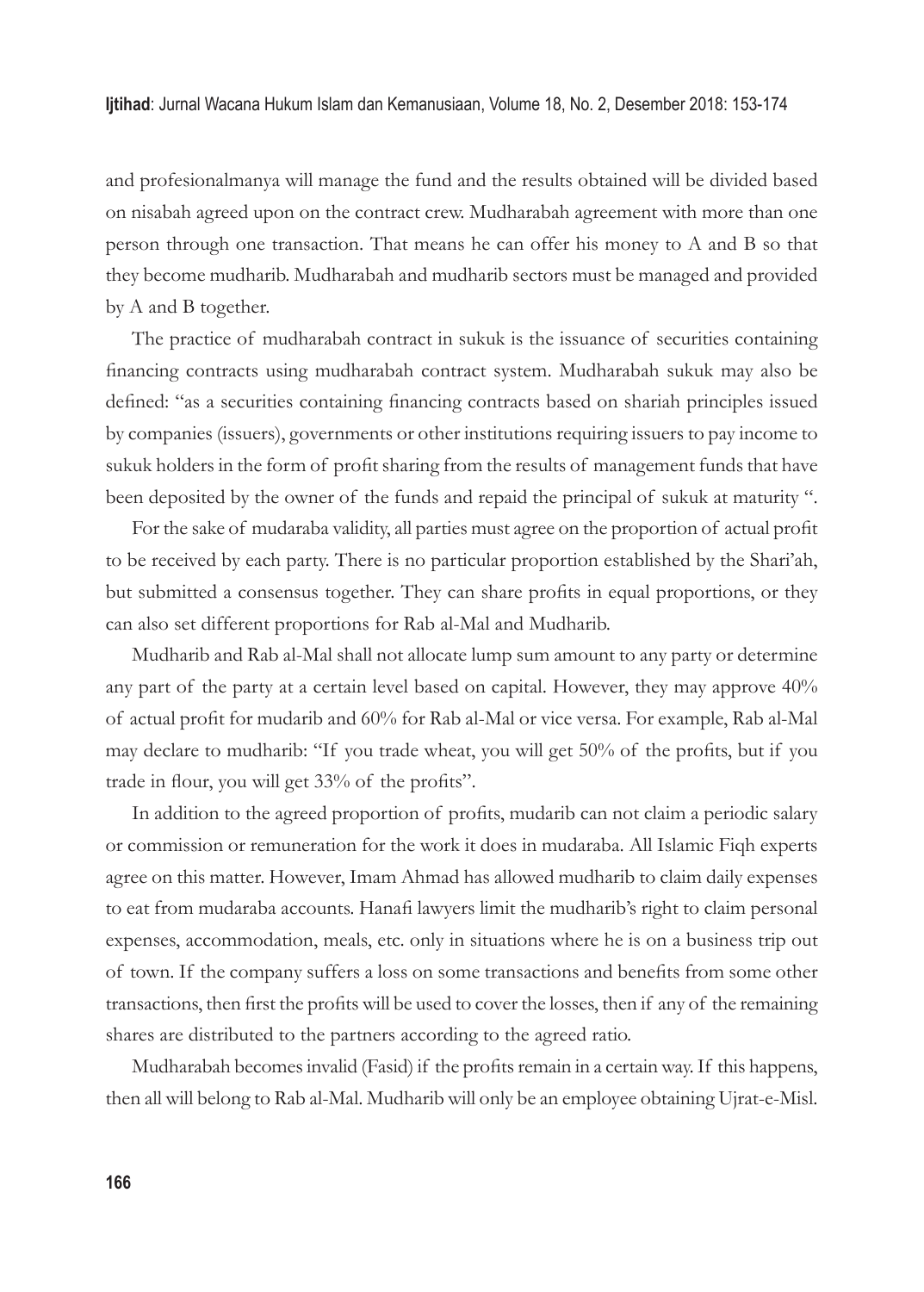The remaining amount is called profit and will be divided according to the agreed ratio.

The mudharabah sukuk contract is defined as a contract of cooperation between two or more parties in which there are parties as a funder (shohib al-maal) or one hundred percent investor while the other party (syariah bank) as a party possessing skill and professional in business or entrepreneur ( mudhorib). The results of the business will be shared together according to the ratio agreed upon in the contract. Shohibul maal party will bear the financial risk, meaning that if sukuk not get profit then the investor will not get return of investment. While the entrepreneur will bear the business risk, the intention if the business does not get profit then the issuers who have worked do not get rewarded from the work caused by the cycle economic and business cycles that occur. But if the risks and losses that occur due to negligence or deliberate mudhorib then will be the responsibility mudhorib. If the negligence and intent of the issuer resulted in unpaid sukuk principal at maturity then at that time the user of the funds owed the investors to the islamic bank to the investor.

The parties involved in sukuk mudharabah are investors (sukuk holder or shahibul maal), Special Purpose Vehicle (SPV) in the case of syariah and corporate bank (mudharib). Investors invest in mudharabah sukuk through islamic banks on the basis of consideration are the prospectus issued by the company and other relevant information.

For investors mudharabah sukuk means they have become shahibul maal for islamic banks whose composition is equal to the ratio of the total value of t sukuknya divided by the total funds required in the sukuk mudharabah. This composition is also a share of the share of the management of the mudharabah sukuk funds.

The revenue-sharing revenue will be received periodically by the syariah bank from the project owner in accordance with its ratio, then the syariah bank will distribute it periodically to the sukuk mudharabah investors in accordance with the respective ownership composition of the sukuk. The principal of sukuk will be paid back at maturity of the investment value of each investor. The mudaraba sukuk model can be seen in Figure 3.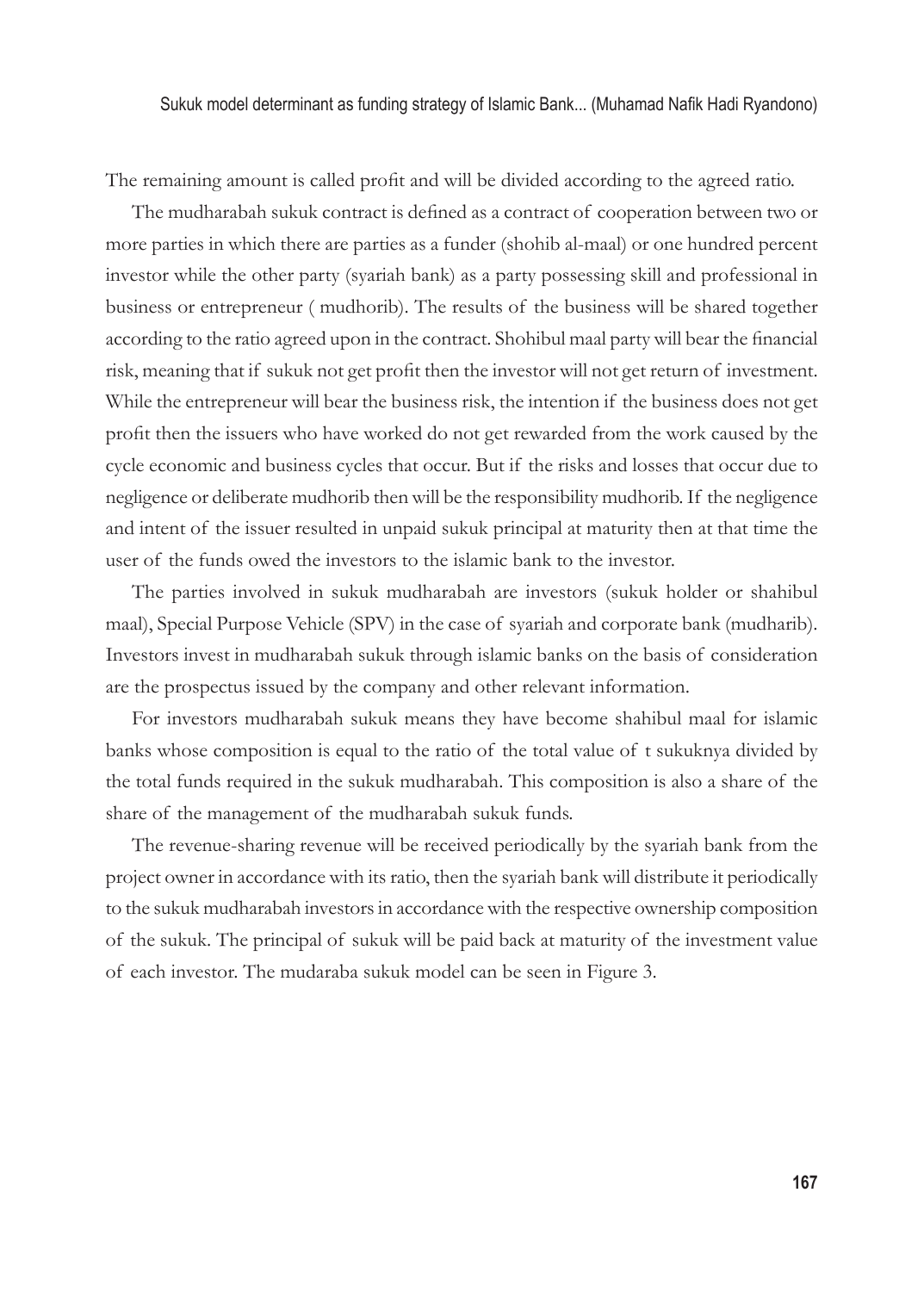

**Figure 3. Mudharabah Sukuk Model at Islamic Bank**

### **Sukuk Musharakah**

Musharaka or shirkat-ul-amwal is a relationship established by some parties through mutual contracts. Therefore all components required for legitimate contracts must be available. There are also certain components specific to musharaka contracts. The proportion of the profits distributed to the partners must be approved from the date of entry into force of the contract. If no proportion is established, then this contract is deemed invalid according to the Shariah.

The profit ratio for each partner should be determined as a proportion to the actual profit the firm accrues, not the proportion to the capital it invests. In musharaka it is not justified to establish lump sum amount for any partner, or set profit rate in the form of proportion to the capital invested.

For example if A and B join a partnership and agree that A will receive Rp 10,000 per month as part of the profits, and the remainder is given to B, then this partnership is considered invalid. Similarly, if it is agreed that A will get 15% of its investment, then this contract is also considered invalid. The correct division base is an approved percentage of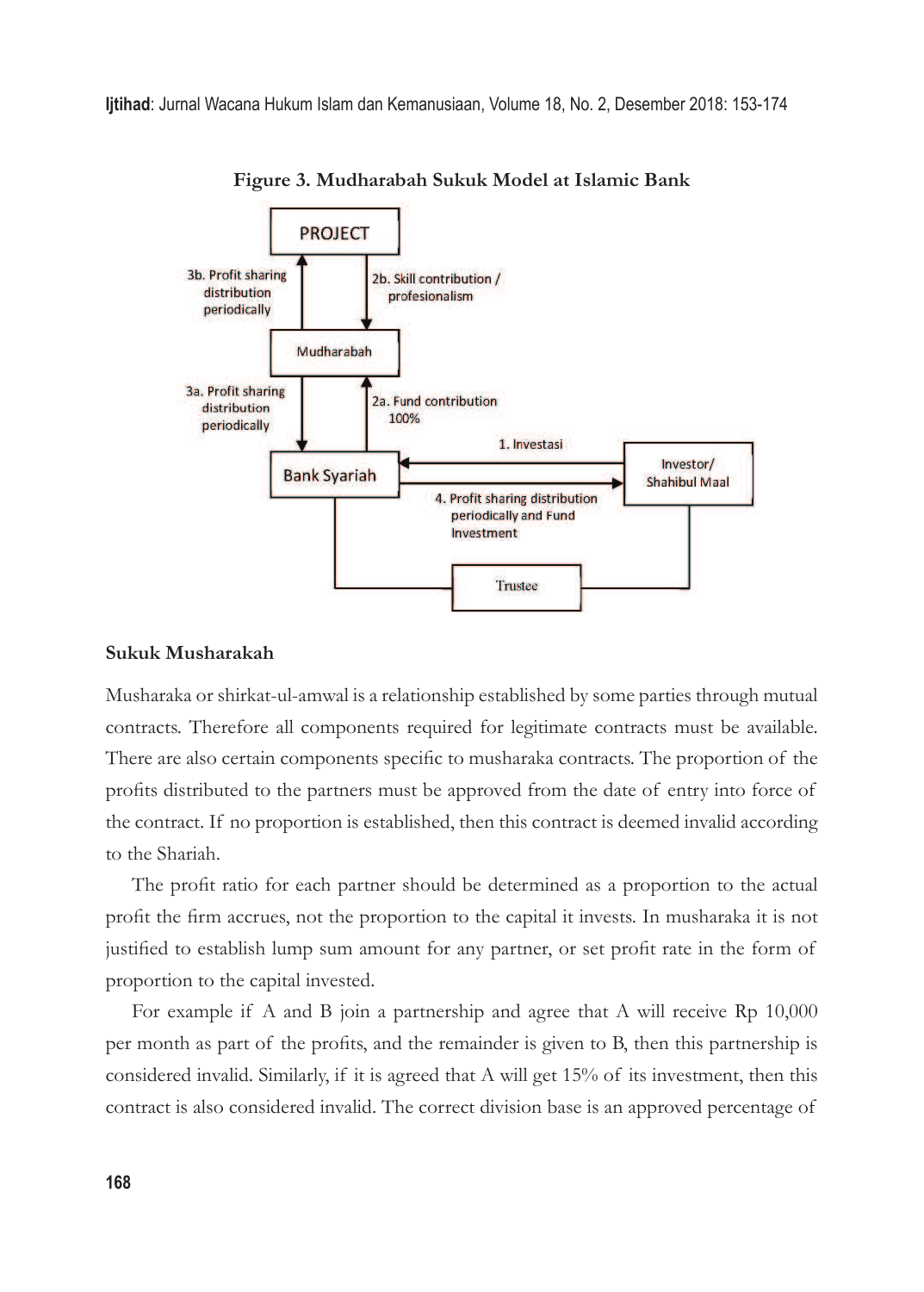the actual profits earned by the company. If a lump sum amount or a certain percentage of the capital has been approved for one party, it should be clearly stated in the agreement that it will be subject to final settlement at the end of the period. Thus, whatever money received by each partner is considered an 'on account payment' and will be adjusted to the actual profit earned at the end of the period. If there is no profit generated or less than expected, then the amount received by the partner must be returned.

Islamic jurists have different opinions about whether or not the profit ratio of each partner is adjusted to the ratio of capital invested. According to Imam Malik and Imam Shafi, for musharaka to be legitimate, each partner must profit by the same proportion as the proportion of invested capital. Meanwhile, according to Imam Ahmad, the profit ratio may differ from the investment ratio as long as all parties agree. Another view was put forward by Imam Abu Hanifa. According to him, under normal conditions, the profit ratio may differ from the investment ratio. But if a partner states in a preliminary agreement that he will not work for musharaka, then his share of profits should be no more than the investment ratio.

Islamic jurists agree that in the event of loss each partner must bear losses according to his investment ratio. Therefore, if a partner invests 40% of capital, he / she should bear 40% loss. According to Imam Shafii, the ratio of profit and loss of a partner must be in accordance with the investment ratio. According to Imam Abu Hanifa and Imam Ahmad, the loss must be shared with the proportion equal to the capital ratio invested by each partner. This principle is often referred to as: "Profits are divided according to the agreement of all parties, but losses always depend on the investment ratio". The Mosukakah Sukuk model can be seen in Figure 4.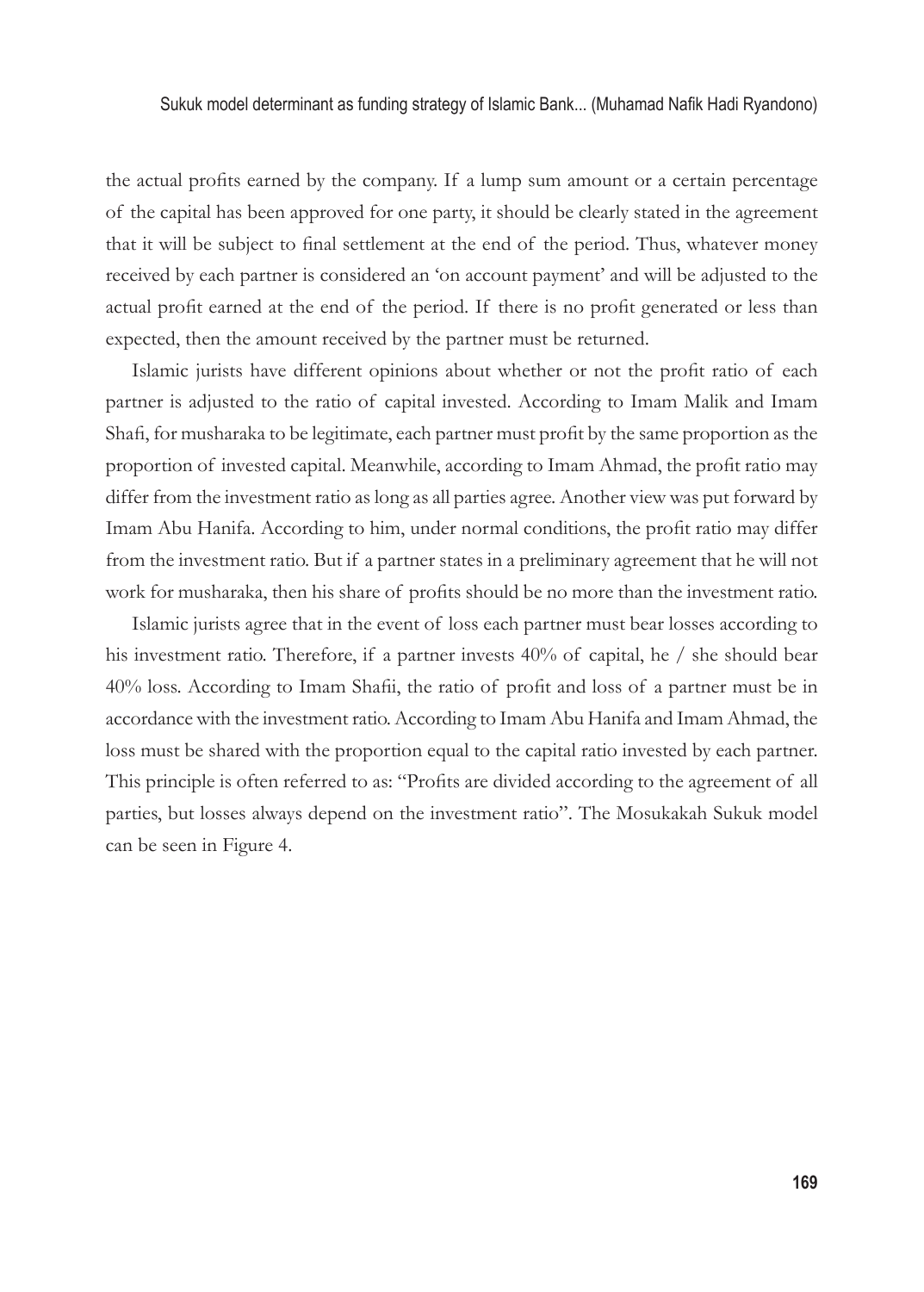

**Figure 4. Musharakah Sukuk Model at Islamic Bank**

The general principle musharakah is that all partners have the right to take part in the management of the company. However, under certain conditions the partners may agree to hand over management affairs to one of them only. In such cases, a sleeping partner will benefit from the investment alone, and the profit ratio it earns should not exceed the investment ratio.

If all partners agree to work in a joint venture, then each must act as another partner agent in all business matters. All the work done by each partner in a common business activity is considered to be authorized by all other partners. Revenue-sharing income will be received periodically by syariah bank, then will also share it periodically to the sukuk investors according to their ownership composition (inclusion). The principal of sukuk will be paid back at maturity of the investment value of each investor.

Mudharabah Muqayyadah as the Uniqueness of Islamic Bank Fundraising Model in Special Project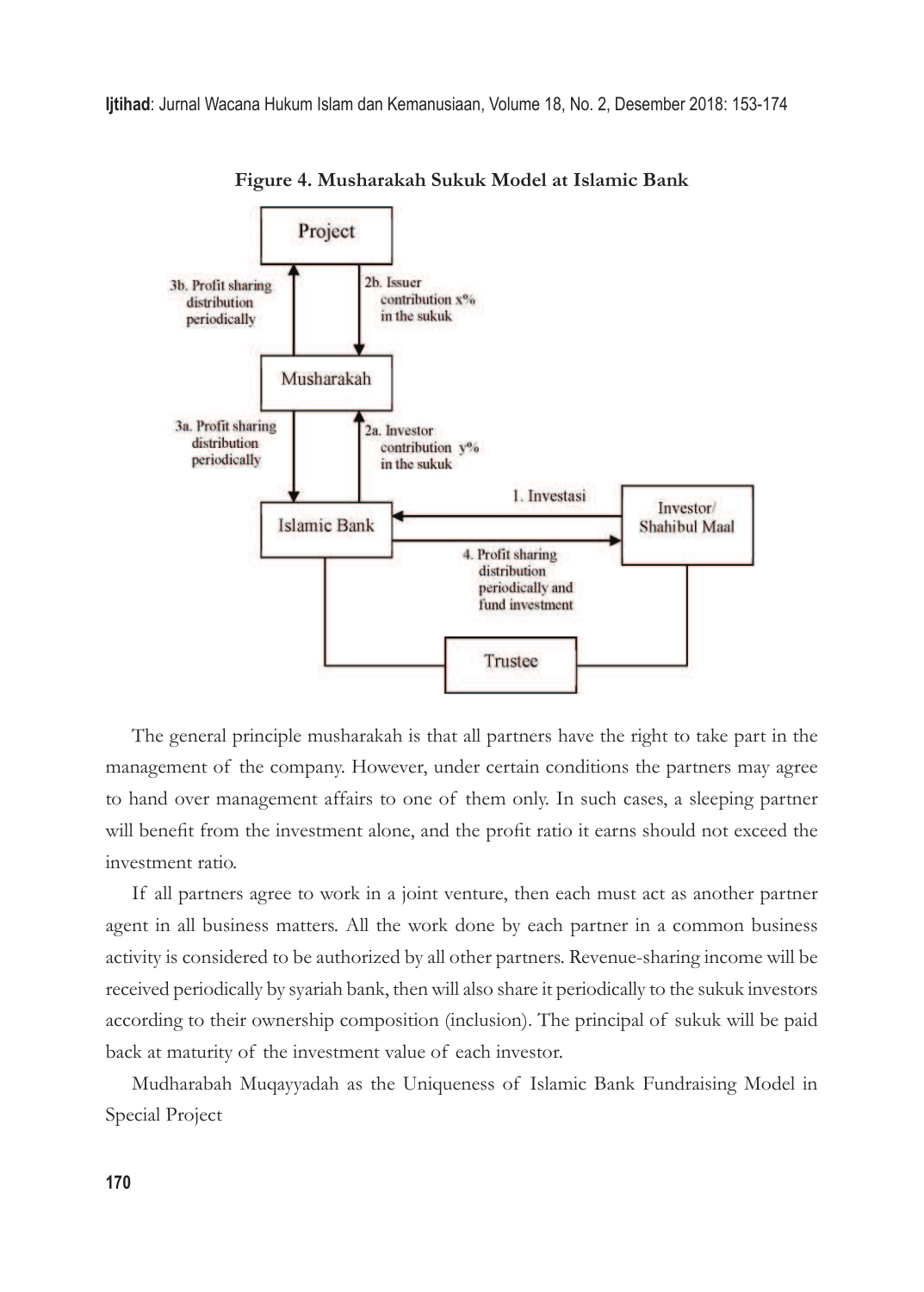Mudharabah muqayadah can be developed and operated independently by every syariah bank but also can form consortium between syariah bank especially for project which need big fund which can not be borne by one bank only. Mudharabah muqayadah fund collection by one syariah bank only. In this mudharabah muqayadah contract the parties are bound by the provisions that have been determined by the owner of the fund or investor (shahibul maal). Model or structure akadnya can be seen in Figure 5.



**Figure 5. Mudharabah-Muqayadah Sukuk Model**

In this special project or special investment the Islamic bank can act as a funding as well as financing so that it fits in the difficult conditions of finding project funding because it may be a crisis where losses occur thoroughly in the economy. Why is that? Because investors can invest funds into projects that have been selected by the banks and do not need to manage their own investment but managed by the investment manager of islamic bank. On the other hand the certainty of costs and yields that prospects because it has been selected specifically by the Islamic bank more controlled project financed it. On this card the islamic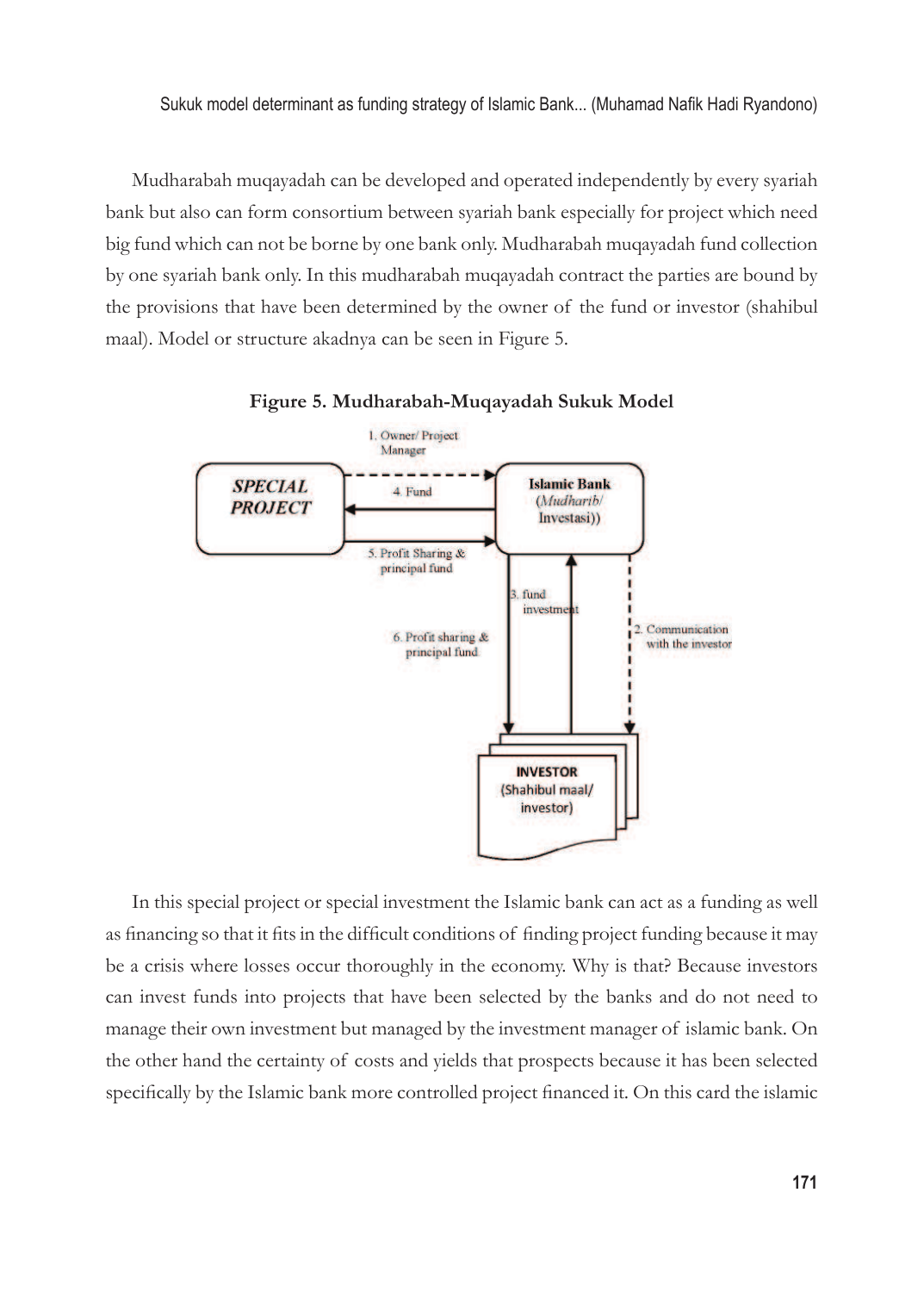banks do not bear the risk of the project because it acts as arrangger and investment manager only so that if there is a risk that bear is the owner of the special project and the investors with mudharabah muqayadah agreement. The mudharabah muqayadah model which is a consortium of several Islamic banks can be seen in Figure 6.



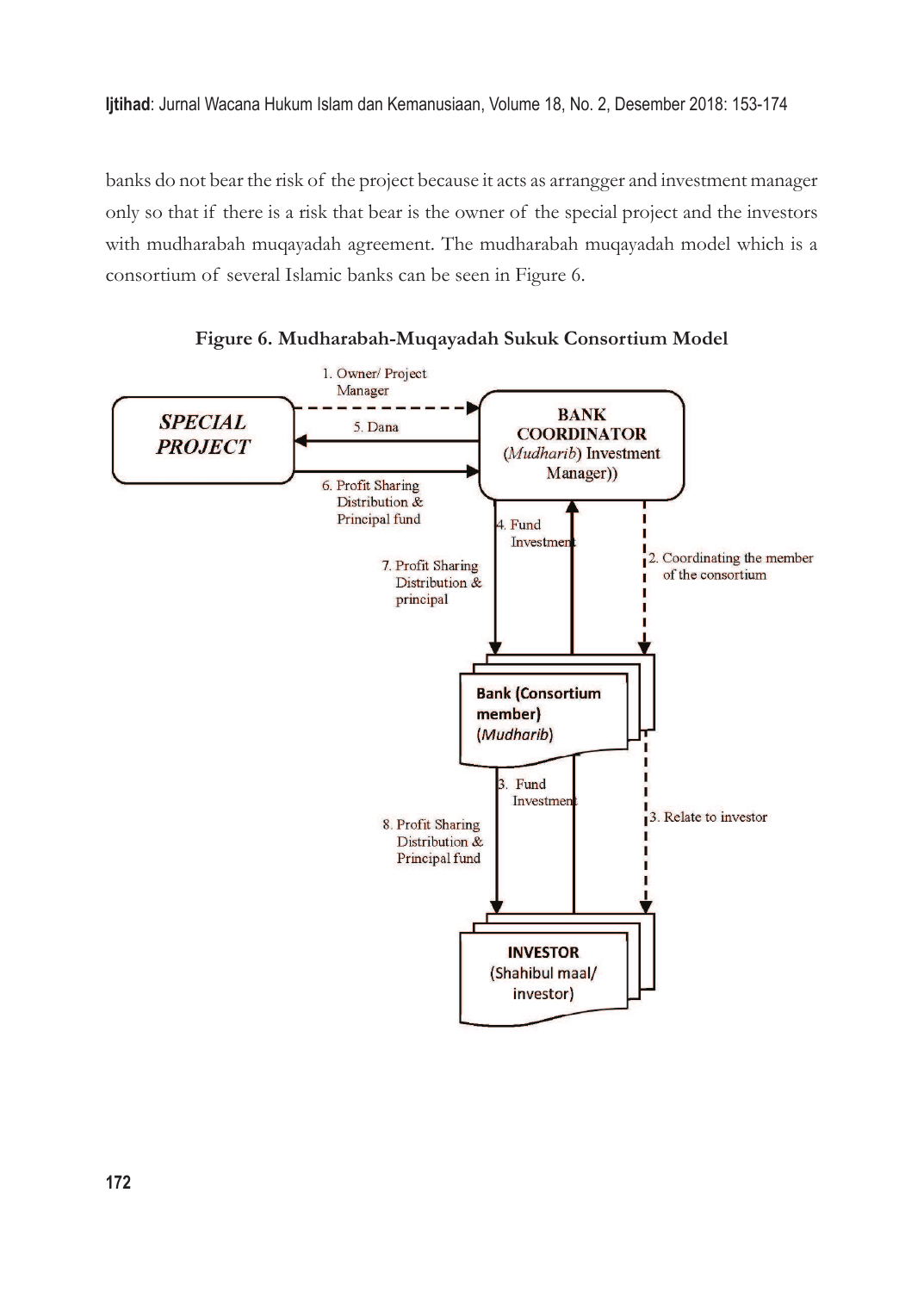Sukuk model determinant as funding strategy of Islamic Bank... (Muhamad Nafik Hadi Ryandono)

## **Conclusion**

Determinants of sukuk as an alternative source of fundraising on sharia is determined 7 determinants are (1) Human Resources, (2) Positive Law, (3) Financial Fiqh, (4) Transparency of syariah bank business and project of sukuk, (5) Management Readiness , (6) Competition of Financial Instrument Market, and (7) investment object of sukuk.

The result of observation states that the sukuk which is in accordance with the operational of Islamic bank is a sukuk based on profit sharing, namely sukuk with syirkah contract (parthership) ie contract of *mudharabah* and musyarakah. At the issuance of this sukuk various parties can act as trustee, Special Purpose Vehicle (SPV) in this case Islamic banks, investors, investment managers, and sales agents. This sukuk is more in demand by the owner of the fund or investor. This is because investors believe that the projects handled by the bank have been through a good and accurate selection so that the investors are willing to share the risk and returns in accordance with the revenue of the sukuk-funded project.

Sukuk using syirkah contract is sukuk *mudharabah* and sukuk musyarakah. The argument from the selection of the sukuk pertnership is that the yield of the sukuk partnership reflects the actual business condition so that it is the right for the owner of the fund (shahibul maal) and the fund manager (mudharib).

Seven determinants are still a barrier to the issuance of sukuk so that Islamic banks in the issuance of sukuk tend to choose Special Purpose Vehicle (SPV), sales agents, investors, and investment managers. When it comes to the special project strategy taken by islamic banks is to develop public fundraising by using *mudharabah* muqayadah contract.

### **Bibliography**

- Bulutoding, Lince dan Umar, Islailia. *Kajian Kaffah Thinking Produk Sukuk dalam Meningkatkan Pendanaan pada PT Bank Sulselbar Syariah Makassar*. Jurnal Assets, *Volume 6, Nomor 2, Desember 2016: 221-232*
- Ghazali, Imam. *Ringkasan Ihya' Ulumuddin*. Cetakan I, edisi revisi, Jakarta: Pustaka Amani, 1995.

*Ihya' 'ulumuddin. Jilid I*, translation by Purwanto, first edition, Surabaya: Marja, 2009. Holy Al Qur'an 6.5 & Al Hadist 30 Juz Versi Indonesia.